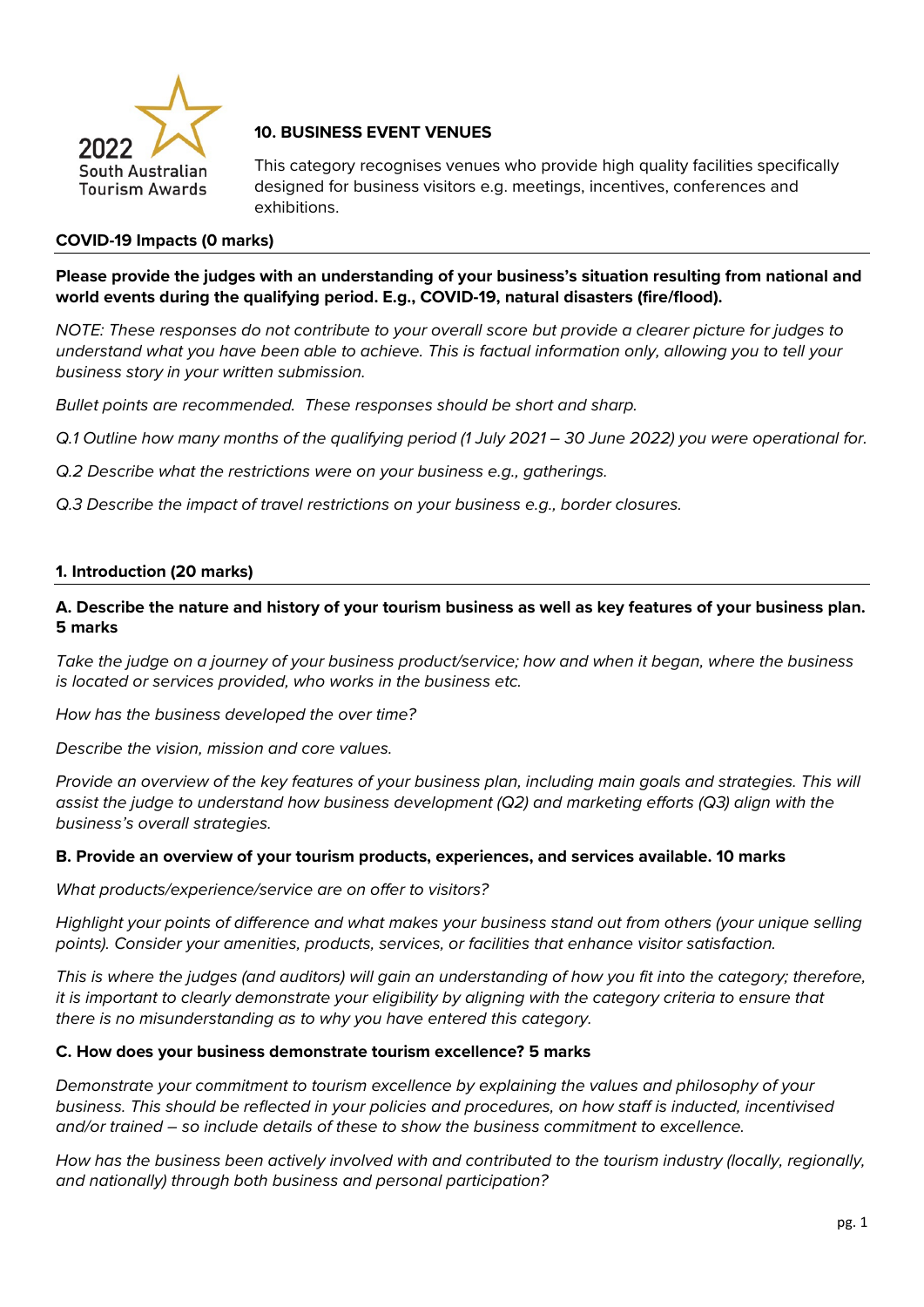*Tourism excellence can also be demonstrated by listing any awards you have won and accreditations you hold.* 

## **IMAGES**

*Attach a minimum of two graphics to support and enhance your response provided. For example, a map of where you are located, images of the product/service and any specific facilities/amenities/services you have highlighted in your response, a collage of the accreditation programs you participate in and/or any award achievements.* 

### **2. Business Development (20 marks)**

**A. During the qualifying period, what has your business implemented to improve your product/experience/service and/or to provide business recovery/resilience in the wake of national and world events? 10 marks**

*This question seeks to understand how you have improved the product/experience/service within the qualifying period. Additionally, or alternatively, it seeks to understand what strategies were implemented for business endurance through another year of challenging national and world events.* 

*To respond, consider any innovations and/or developments that were implemented or enhanced across the different areas of the business over this period. If many, include the most significant ones.*

*An innovation can be defined as "The process of introducing new or significantly improved goods or services and/or implementing new or significantly improved processes." (Source: Australian Bureau of Statistics).*

*An enhancement could include, for example, a new experience or facility, updating point of sale processes to changing to ethically sourced supplies.* 

*Actions that supported the ongoing survival of your business could include, for example, diversifying your product/experience, seeking alternative ways for the delivery of the experience/product/service, etc.* 

### **B. Why were these innovations/developments implemented and how does this align to the business overall goals and strategies? 5 marks**

*Explain the decision-making process and what drove the business to implement the innovations/developments mentioned in the previous answer. Consider how these enhances the visitor experience and/or supported business endurance.* 

*The judges will be looking for an understanding of what prompted the innovations/developments e.g., was it a result of guest feedback, change in market demand, etc., or how it was anticipated to support business endurance in the current climate.*

*Your response should include the research and planning undertaken by the business to reach the decisions taken. For example: external research that was considered, past customers surveyed, etc.* 

*Include how the innovations/developments align with your business main goals and strategies. Ensure your goals are specific so you can link it to the outcomes in the next question.*

## **C. What were the outcome/s of the innovation/development? 5 marks**

*Outline what measures you have in place to track the success of these innovations/developments,*

*Judges are looking for qualitative and quantifiable data that demonstrates what the expected outcomes of the innovations/developments were, and whether these were achieved.*

*If the anticipated outcomes were not reached, acknowledge this, and provide the judge with insight as to why. How did the business respond?*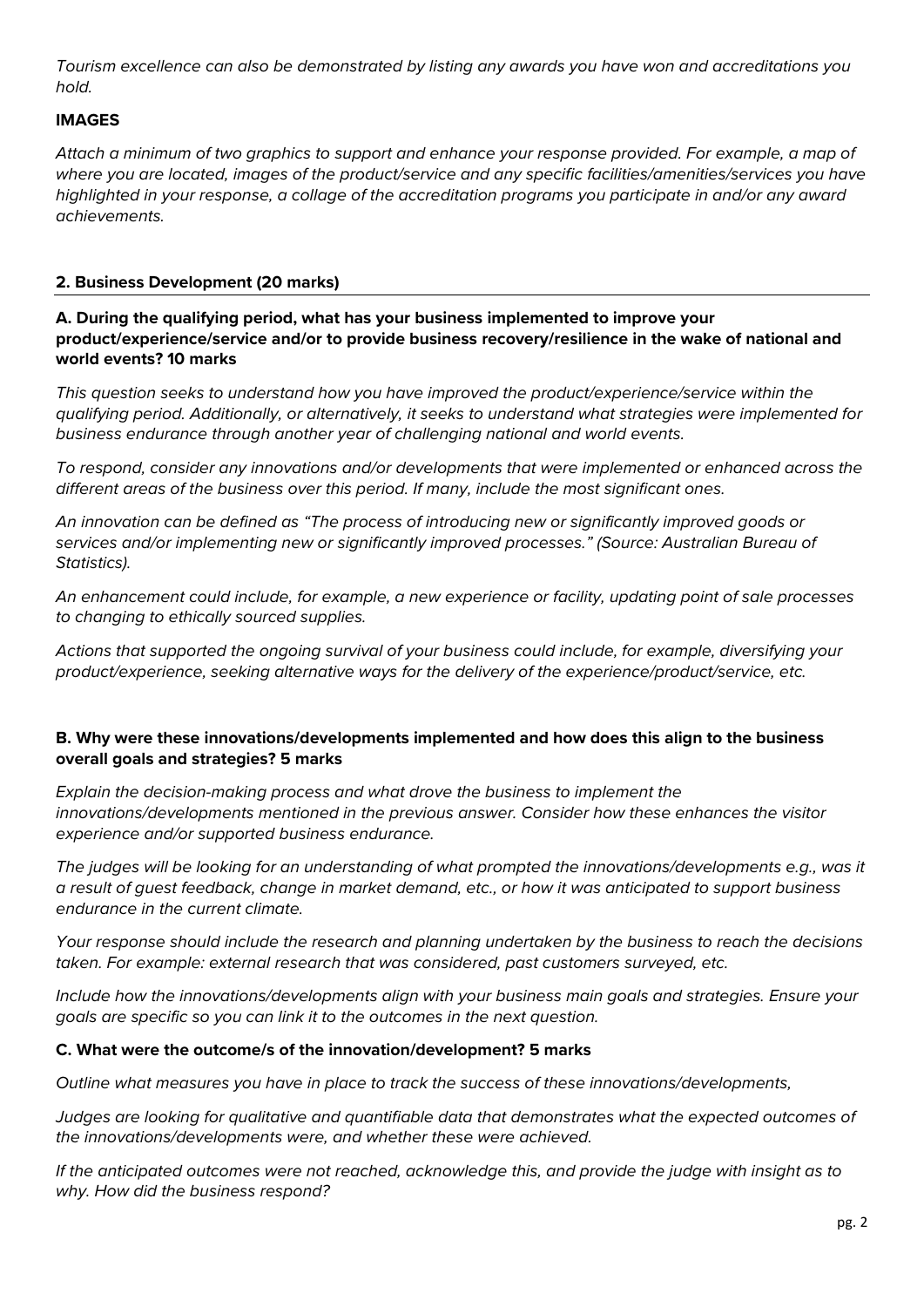*If the outcomes are still pending, provide what data is available and what the forecasted results may be.*

### **IMAGES**

*Attach a minimum of two graphics to support and enhance your response provided. For example, an image of any new products or facilities, posters promoting changes that have been implemented.* 

### **3. Marketing (20 marks)**

### **A. What marketing strategies did your business implement to maintain existing or attract new target markets? 10 marks**

*This question is looking for a clear understanding of how you are marketing to your target market/s.* 

*Begin by outlining who you have aimed your marketing towards and demonstrate a clear understanding of this market. Consider, for example, who they are, where they are from, how old they are, how they purchase travel, what motivates and inspires them and how your product meets their expectations.* 

*Identify how the target market/s are right for your business. E.g. w*hat research have you conducted or used to determine your target customer?

*You should then provide a clear overview of the innovative approaches you have taken to marketing and what you have done differently to attract or maintain your customers within the qualifying period. Consider, for example, social media, digital or interactive advertising, apps, product packaging, tactical or paid advertising campaigns, relationship marketing.*

#### **B. Why were these strategies chosen? 5 marks**

*It is important that the judges understands whether the strategies were developed for business growth, business endurance, or whether the strategies were adopted to keep connected to your target market whilst normal business operations were unable to take place.* 

*Outline why these marketing strategies were selected by aligning them with your target markets attributes as well as, where able, local, regional, or state marketing plans.* 

#### **C. What was the result of these marketing strategies? 5 marks**

*Detail how these marketing activities mentioned in Q3.A have been successful.* 

*Use metrics to measure the outcomes and consider media coverage, social media engagement, increased web traffic, increased bookings etc.* 

#### **Images**

*Attach a minimum of two graphics to support and enhance your response. For example, images of marketing placement (social media screen shots, website, advertisements).*

#### **4. Customer Experience (20 marks)**

#### **A. How does your business provide quality customer experiences? 10 marks**

*This question requires you to outline the practices you have put in place to ensure the delivery of highquality customer service throughout the visitor experience journey.* 

*For those businesses that had significant disruption during this qualifying period, consider how you provided quality customer experiences in the alternatives ways in which you operated, e.g., communicated to customers during changing restrictions, kept customers informed during closures etc.* 

*Outline how you are committed to quality customer service throughout all areas of the business. This could include staff training, service principles and policies, staff reward systems, etc.*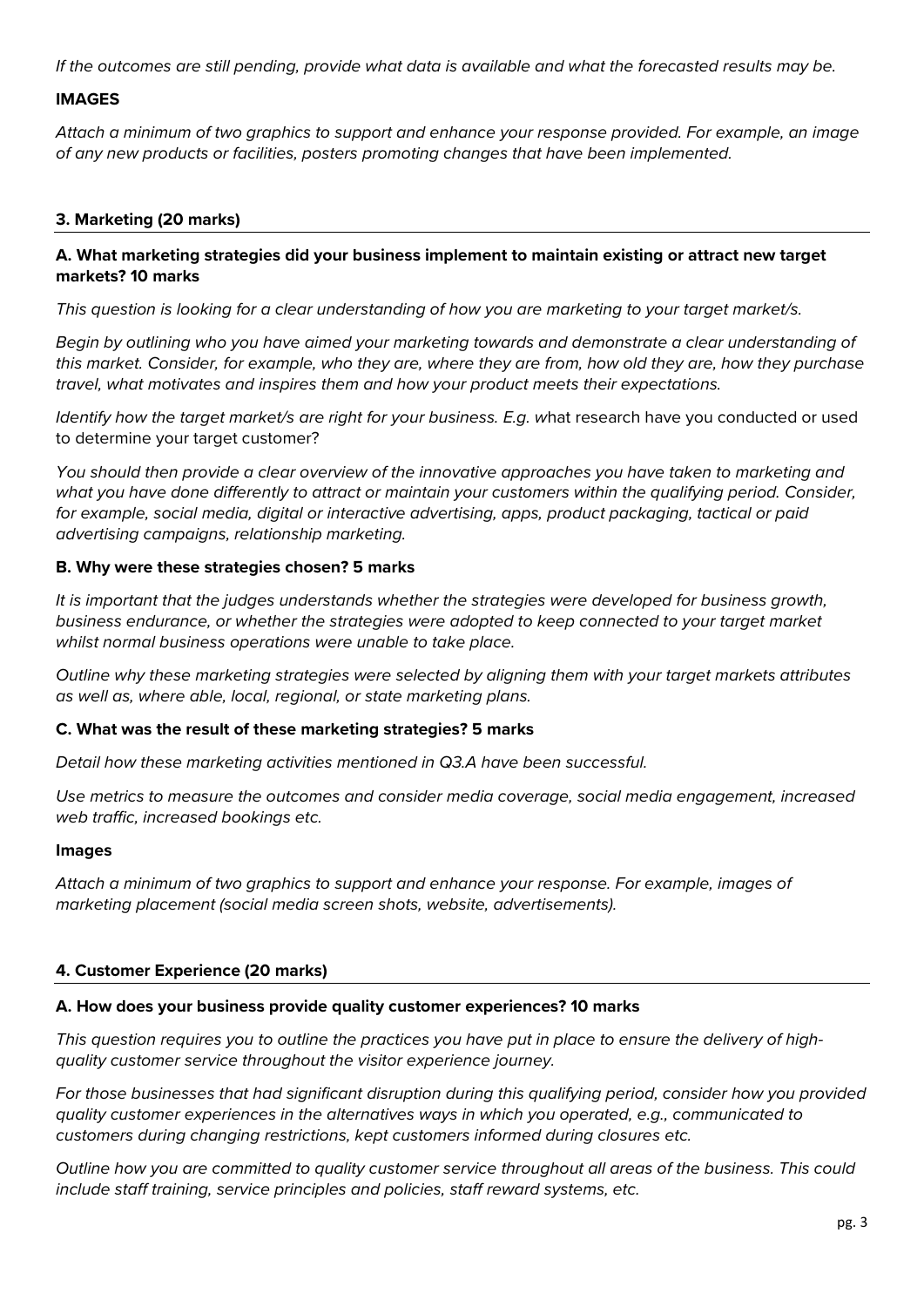*Consider all points of customer engagement e.g., email, phone, guest greetings/welcome and interaction during and after the experience.*

*Once you have provided an overview of how customer service is delivered, describe how your business monitors and assesses customer service to ensure continued quality delivery. For example, feedback forms, monitoring social media, blogs, mystery shoppers, etc.* 

# **B. Describe the inclusive practices you integrate across your business. 5 marks**

*As a part of your delivery of quality customer experiences you need to demonstrate how you consider their* special and specific needs and recoanise the needs of a diverse community. This can include, but is not *limited to, cultural, language, physical, intellectual, dietary, and other specific needs e.g., groups, special interest, LGBTQ, etc.*

*Provide examples of how you catered for customers with specific needs and explain the outcome or successes. A case study would be beneficial here.* 

*Refer back to your target markets – consider each market and what specific requirements you offer to those guests.*

### **C. What processes does your business have in place to communicate with guests pre and post visit? 5 marks**

*This question requires you to outline the practices you have put in place to ensure the delivery of highquality customer service post the experience.* 

*This could be EDMs of upcoming events or specials, responding to feedback, or personalised emails, etc.* 

*Consider how you actively encourage feedback and how feedback is used to improve the customer experience. Provide a case study/example where you have implemented a change based on customer feedback and/or testimonials which further demonstrate outcomes of quality customer experiences.* 

#### **IMAGES**

*Attach a minimum of two graphics to support and enhance your response. For example, staff communications posters, flow charts of customer service processes, reception cards encouraging feedback.* 

## **5. Responsible Tourism (10 marks)**

### **A. How have you considered and progressed your environmental responsibilities during the qualifying period? 3 marks**

*This question requires you to outline how you have considered and acted on reducing or improving (whichever applied) your overall impact on the* environment*.* 

*Consider the following:*

- *How have you considered your environmental impact?*
- *What have you done to be environmentally responsible?*

*Some examples of how you demonstrate environmental responsibility are:*

• *Water conservation, waste management/reduction/recycling, fuel and energy reduction, carbon reduction/offset, reuse initiatives in place.*

*The inclusion of actual measurement data including the amounts saved/reduced in comparison to the previous year (or multiple years if you have good records) will enhance the response.*